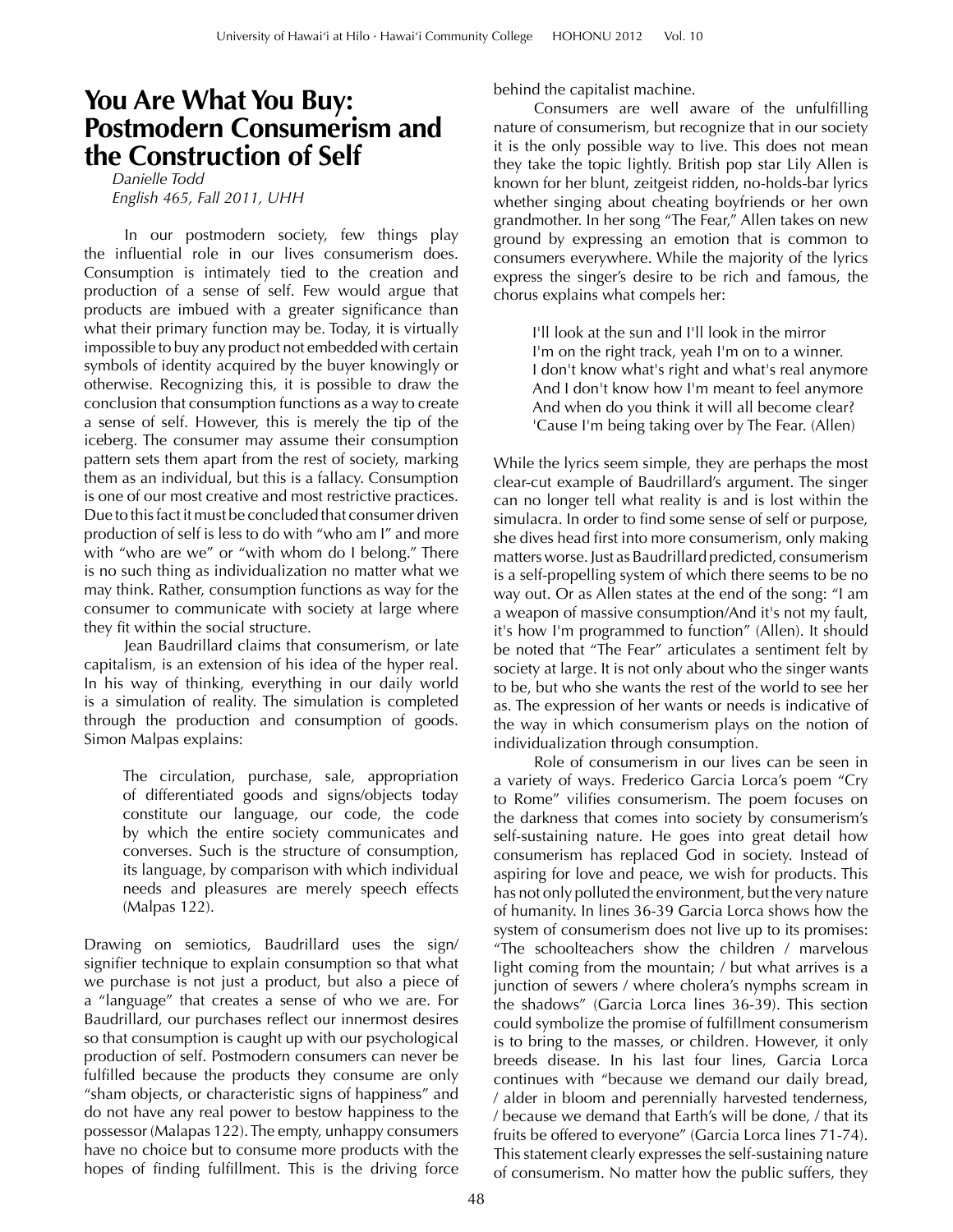will continue to seek solace in consumption, which only begets more suffering and more consumption.

Whether individualization based on consumerism is a blessing or a curse, whether it means the final step to personal freedom or being set adrift from all that is solid, is not the point. The point is that fixity can no longer be assumed; personal relationships and connections to social groups are always contingent; and, individuals must now scan the world to decide with whom or what they wish to identify. Sociologist Michel Maffesoli's concept of "neo-tribalism" inspires this way of looking at consumerism. Neo-tribalism is the result of "a spirit of excess, of shared passions and rituals" as opposed to the characteristically modernist faith in individual agency (Bradford 227). Maffesoli goes on to say that the traditional values of "individualism, instrumental reason, the omnipotence of technique, and the 'everything is economics' no longer arouse the adherence of former times, and no longer function as the founding myths or as goals to be attained" (Bradford 227). Therefore in correspondence to Baudrillard's argument there is no individual, we find Maffesoli's conception of "being togetherness." Consumption has ceased to be about the individual and to now be about the collective.

We mark ourselves as members of a tribe by using a distinctive sense of style. This may be best understood in correspondence with Dick Hebdige's work with subcultures. According to Hebdige, subcultures function within the larger framework of society rather than opposed to it. Members of subcultures use the group's "style" to make a comment on the society around them while simultaneously taking part in society (Hebdige). Examples of this would be Goths, Rastafarians, Punks, and Skinheads. All of these examples are extremes. However, the notion of style signifying a specific group and/or place in society can be applied to every consumer. Fashion styles are described in terms of who the wearer is.

It is not uncommon for designers to remark that they make clothes for a specific type of girl. California Casual, American Classic, Urban Modern, Romantic, and Bohemian are all categories of the average women's style that supposedly say something about a woman's personality and where she falls in the social strata. Descriptions of these styles do not contain only the appearance of the clothing but also a synopsis of the "type of woman" who dresses this way. For example a woman categorized as American Classic is traditional, refined, minimal, ladylike, and in control. While these differentiations do not make up a subculture, they do make a category within the larger framework of consumption stating that women who fall within these categories all have a common link and therefore serve the same function as neo-tribes. Maffesoli points out style "is the postmodern form of the social link - a social link in a dotted outline, shaken by violent chaotic, unforeseen jolts" (Bradford 229). The dotted line is shaken by the fact that while style may represent a sense of unity within the style/tribe it nonetheless is made up of overlapping points of view. It may be best then to see style not as unity but as a "cultural expression of an aesthetic vibration, however harmonious or discordant," invoking a meaningful resonance among disparate, even contradictory, social interests (Bradford 230). "Being togetherness" is the key concept of Maffesoli's argument. With this point of view, consumerism ceases to be the production of individual identity.

Perhaps one of the most liberating forms of consumerism is the concept of making a new "self." The process of consumerism makes it possible for a person to move from one area of society to another independent of circumstances of birth, gender, or race. Advertising offers the image of the transformed self; and consumption offers the means of effecting that transformation (Stromberg). One of the best examples of this relationship can be found in women's magazines. In a way these magazines constitute a sort of meta-advertisement, an advertisement for advertising. Consider this 1985 subscriptionsoliciting letter for the women's magazine Glamour: "If you'll give me just a few minutes of your time now, I honestly believe that I can help you change almost anything about yourself that you want to...Begin the great and continuing makeover of you" (Stromberg). Not only does Glamour promise to give you hours of idle entertainment; they provide the opportunity to create a new self. The promised opportunities for transformation are made more plausible, more desirable, and more necessary by articles that present various techniques of transformation: every page of the magazine, whether an advertising or an article, offers the reader a possibility of salvation and the means of attaining it. This is most evident in the form of the ever popular makeover.

The concept of the makeover to attain a new place in society is hardly a new one. One of the oldest examples can be found in "Cinderella," whose makeover transformation by the fairy godmother allowed her to become a princess. The difference in postmodernity is that it is not necessary to have magical assistance to accomplish this goal; simply purchasing the correct products will do the same thing. On shows such as TLC's What Not to Wear, experts transform fashion "victims" into a different version of themselves. This is a painful process for the "victim," as the identity created through their individual style is stripped away in favor of the "correct" one by following strict rules. However, by the end of the show, the transformed individual consistently claims that she has found the "real me" (Roberts). The correct style for the makeover candidate is chosen based on which neo-tribe they wish to join. A common phrase by the show's hosts is "this is not the outfit of a \_\_\_," which implies that the resulting makeover will not only change the "victim's" appearance, but also their circumstances in life.

Makeovers do not have to be as blatant as What Not to Wear and can be performed by an individual in order to transform themselves into the person they